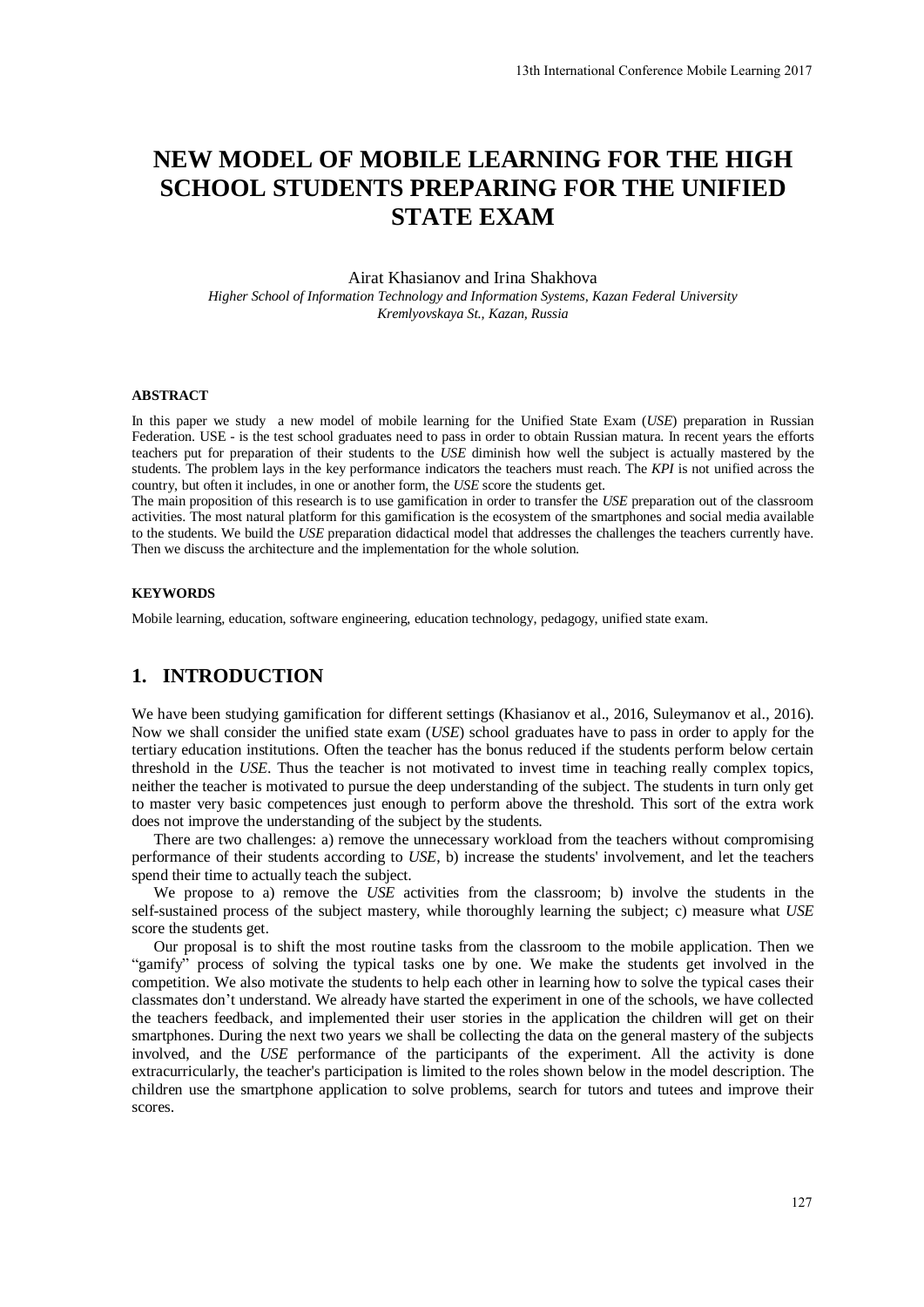### **2. DESCRIPTION OF THE MODEL**

The project called *Gamified preparation for the Unified State Exam (GUSE)* can shortly be described with the use-case diagram. We follow here the *three agent systems* design pattern described earlier in Suleymanov et al., 2011 and Khasianov et al., 2017. According to the *three agent* approach the digital education environment is build around the three agents: the *teacher*, the *student*, and the *system itself as an actor*. In this case the student can take one of the two roles, or even both at the same time for different topics: the *tutee* and the *tutor*.



Figure 1. Use case diagram for the GUSE.

The *teacher* and the *intelligent agent* can both *control the set of tasks* the system takes form the open sets of the assignments. Both of the two actors may also *disqualify* a students for certain inappropriate use of the system. The student can either *tutor* another student, or *learn* from a *tutor* student. According to the performance and the achievements the student in either role (*tutor* or *tutee*) can earn credits, and even can be *promoted to the next level*. The *level* is the rough representation of how far the student will get in the actual *USE* exam according to the currently demonstrated performance. Some tasks the student solves as a *tutee* may need a human peer review, therefore the *teacher* is still involved in the activity. But the total amount of workload of the teacher is dramatically reduced when using the system, since major part of the work related to assigning unique test sets and control of the students feedback is done without the teacher's intervention.

For some cases a *tutor* student can also be involved in the solutions evaluation. Thus we extend the range of possible solutions the students get introduced to. We thus also further reduce the teacher's workload. The tutoring also speeds up the student's transition from the unconscious incompetence to the conscious incompetence, and then further through the conscious competence to the unconscious competence (Sprague and Stuart, 2000). The feedback is crucial for the knowledge acquisition (see e.g. Butler and Winnie, 1995), and both the submissions feedback and the tutee-tutor interaction gives the student the right kind of feedback for the *self-regulated learning* setting we create. The general principles of cognitive tutors design are well presented as early as in Anderson et.al., 1995. For the rather simple *GUSE Agent* we follow the same guidelines.

This model is an instance of the blended learning approach (see Bonk et.al., 2006). The teacher can't be excluded from the system. We don't want the learning degrade down to the automated *USE* training*.* Our main objective is to let the teacher do the job, while the routine tasks of *USE* preparation are taken care off.

The process of tutoring and learning, where the *tutor* and the *tutee* are involved, happens outside the application. Preferably, in a face-to-face manner. The application only registers the shear fact of the relation and the topics being tutored. The application also lets the students evaluate each party, and then tracks the performance gains of the *tutees,* within the topics worked through with the *tutor,* in order to increase the credits of the *tutor* student.

We should be careful with the motivation (see Atkinson, 1964). Our goal is to reinforce the students' motivation of mastering the subject and performing their best at the *USE.* But we should not replace that motivation with the *game*. In order to create the right *motivation* we a) let the student expect better performance at the *USE* after doing what the model suggests; b) show that the higher *USE* score opens better future tertiary education opportunities - that assigns value to mastering the subject.

The model creates the setting where the students not only have a lot of practice, but also assign clear goals to their practice. Thus we expect the goal-provided students to perform measurably better than average as a result of their goal-directed practice (Rothkopf and Billington, 1979).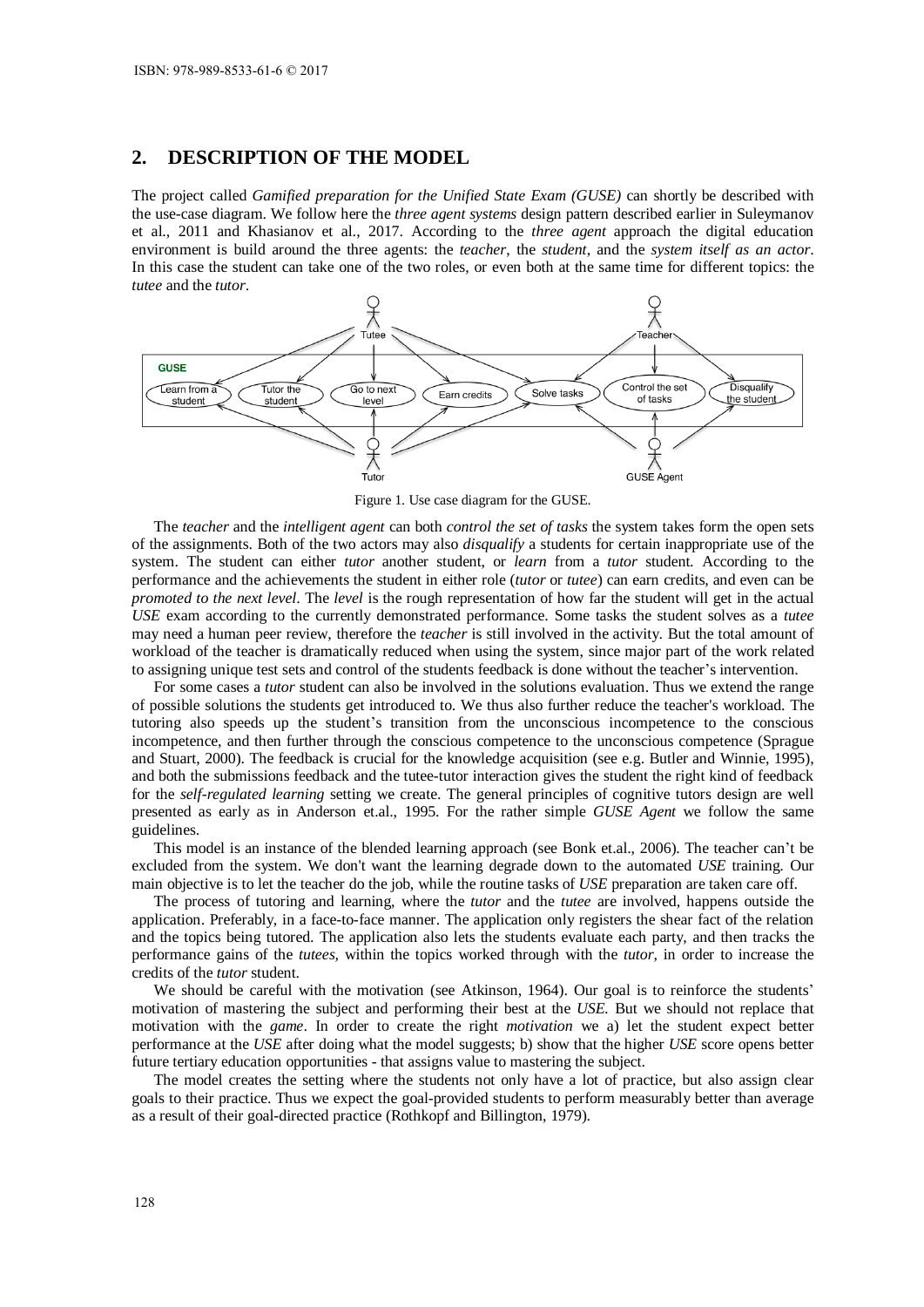The *Levels* communicate the students relevant information on how close they have come to reach their *goals.* This information is timely provided when the students still can correct their learning strategies. Moreover, there are motivated *tutors* that would seek for the *tutees,* in order to increase their own credits and understanding. The *tutor-tutee* relationship also gives the students feedback on the concrete reasons the students underperform in certain tasks, unveil the blind spots and particular flows in the *tutors'* understanding of the material. That in turn improves learning (Cardelle and Corno, 1981).

The application limits how much practice the student can take in a day. Thus we let the students have time to develop knowledge (Carey, 2014).

The gamification made right also creates productive and positive climate around the *USE* preparation. Provides the students with the feel of control, and makes the whole (normally stressful) preparation for one of the most important exam in their lives a bit fun. We know that the climate the students live in, while learning, has tremendous effects on what and how well they learn (Astin, 1993).

### **3. GAME MECHANICS**

According to Salen and Zimmerman, 2003, game has three important aspects: *rules*, *play* and *culture*. All of the objects in the game should be in the system of well-defined relationships that create clear rules. The players choose strategies to reach their goals within the rules of the game. Social and cultural context of the real life apparently affects the players' behavior in the game. Thus, any game has three aspects: *cognitive, emotional and social* (Lee & Hammer, 2011). Each of these aspects is reflected by the corresponding game mechanics.

The *cognitive* component of the game supports experimentation and discovery. Understandable and achievable *goals* and *challenges* that gradually increase their difficulty according to the skills development of the players are also essential to keep the students in the proximal development zone (Vygotsky, 2005). It is also important for the *goals* to be desired by the students (Atkinson, 1964), while leaving the freedom of how the goals are actually achieved. In our case, the *goal* would be passing the USE with the highest possible score, and the *challenges* are the tasks to solve in order to achieve the desired score (Khasianov et al., 2016).

The next aspect is the *emotional*. The *USE* preparation takes time, and the absence of the continuous feedback may diminish the students' motivation. It is crucial for the student to receive the continuous feedback. We implement this through the progress indicators, that show the players how close they have come to their goals, and correct their strategies if needed. The progress indicators are presented in terms of *points, levels* and *badges*. *Points* are the progress units the student receives when completing a tasks. The total number of *points* creates an individual *score* of the student that can be used to show his/her rating. *Levels* represent the difficulty levels that correspond to the parts of the *USE*. *Badges* are awards that can be received by the student doing certain activities. A *goal achievement* is awarded with a *badge*, in addition, the *badges* can be obtained by performing certain *challenges* or combinations of certain actions in the mobile application. In order to create positive emotional climate, and avoid the stress accumulation. It is very important to let the students do mistakes.

The *social component* allows players to try new social roles, and establish communications in the game environment. In the *GUSE* context a player who has achieved certain rating level can become a *tutor* and help other players to reach their *goals*. It allows to strengthen the positions of the students (as a *tutor* and a *tutee*) in the social environment. One more way to organize effective communication and involvement is a *competition* which provides another opportunity to get the proper feedback about the exam preparation progress.

#### **4. CONCLUSION**

We propose a model that puts the right weight for the course mastery and the test preparation activities during the graduation year at the high school. We start the experiment with the high school students in order to prove our approach right or wrong, although we put thorough theoretical basis under our development. There are several aspects of the model that can be listed shortly: a) the teacher is relieved from the routine activity; b) the students get timely informative feedback in terms of approaching their goal and in terms of